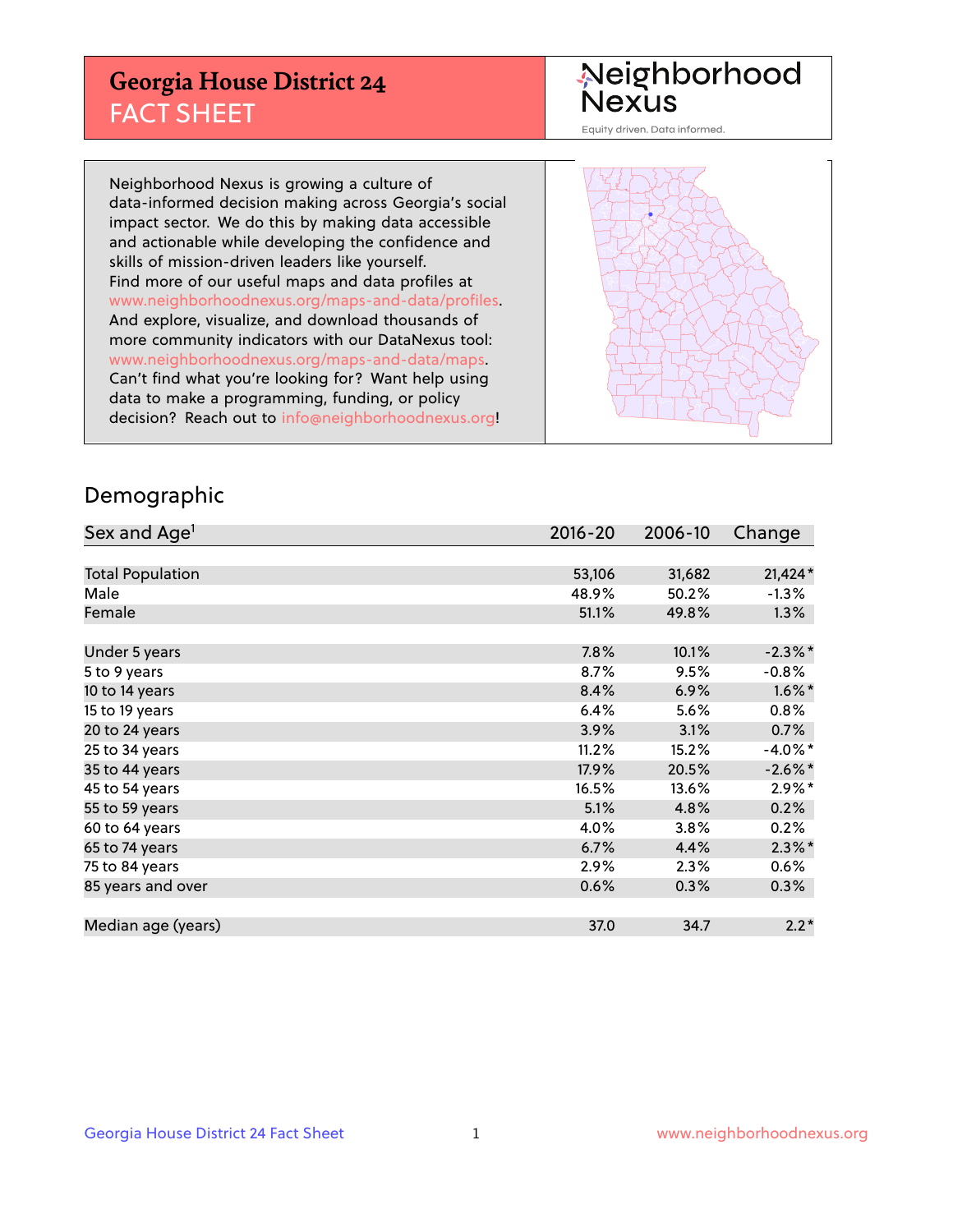## Demographic, continued...

| Race <sup>2</sup>                                               | $2016 - 20$ | 2006-10 | Change      |
|-----------------------------------------------------------------|-------------|---------|-------------|
| Total population                                                | 53,106      | 31,682  | $21,424*$   |
| One race                                                        | 94.7%       | 99.0%   | $-4.3\%$ *  |
| White                                                           | 70.8%       | 88.4%   | $-17.6\%$ * |
| <b>Black or African American</b>                                | 5.2%        | 3.0%    | $2.2\%$ *   |
| American Indian and Alaska Native                               | 0.6%        | 0.1%    | 0.4%        |
| Asian                                                           | 15.0%       | 5.5%    | $9.5%$ *    |
| Native Hawaiian and Other Pacific Islander                      | 0.0%        | 0.0%    | 0.0%        |
| Some other race                                                 | 3.3%        | 2.0%    | 1.3%        |
| Two or more races                                               | 5.3%        | 1.0%    | $4.3\%$ *   |
| Race alone or in combination with other race(s) <sup>3</sup>    | $2016 - 20$ | 2006-10 | Change      |
|                                                                 |             |         |             |
| Total population                                                | 53,106      | 31,682  | $21,424*$   |
| White                                                           | 75.5%       | 89.3%   | $-13.8\%$ * |
| <b>Black or African American</b>                                | 6.6%        | 3.3%    | $3.3\%$ *   |
| American Indian and Alaska Native                               | 1.2%        | 0.4%    | 0.8%        |
| Asian                                                           | 16.9%       | 5.9%    | 11.0%*      |
| Native Hawaiian and Other Pacific Islander                      | 0.0%        | 0.0%    | 0.0%        |
| Some other race                                                 | 5.1%        | 2.2%    | $3.0\%$ *   |
|                                                                 |             |         |             |
| Hispanic or Latino and Race <sup>4</sup>                        | $2016 - 20$ | 2006-10 | Change      |
| Total population                                                | 53,106      | 31,682  | $21,424*$   |
| Hispanic or Latino (of any race)                                | 12.6%       | 12.1%   | 0.6%        |
| Not Hispanic or Latino                                          | 87.4%       | 87.9%   | $-0.6%$     |
| White alone                                                     | 62.9%       | 78.3%   | $-15.4\%$ * |
| Black or African American alone                                 | 5.0%        | 3.0%    | $2.0\%$ *   |
| American Indian and Alaska Native alone                         |             |         | 0.2%        |
|                                                                 | 0.3%        | 0.1%    | $9.2\%$ *   |
| Asian alone<br>Native Hawaiian and Other Pacific Islander alone | 14.7%       | 5.5%    |             |
|                                                                 | 0.0%        | 0.0%    | 0.0%        |
| Some other race alone                                           | 0.8%        | 0.2%    | 0.6%        |
| Two or more races                                               | 3.7%        | 0.8%    | $2.8\%$ *   |
| U.S. Citizenship Status <sup>5</sup>                            | $2016 - 20$ | 2006-10 | Change      |
| Foreign-born population                                         | 11,326      | 4,470   | $6,856*$    |
| Naturalized U.S. citizen                                        | 40.7%       | 28.8%   | 11.9%*      |
| Not a U.S. citizen                                              | 59.3%       | 71.2%   | $-11.9%$    |
|                                                                 |             |         |             |
| Citizen, Voting Age Population <sup>6</sup>                     | $2016 - 20$ | 2006-10 | Change      |
| Citizen, 18 and over population                                 | 31,421      | 19,261  | $12,161*$   |
| Male                                                            | 47.3%       | 50.1%   | $-2.7%$ *   |
| Female                                                          | 52.7%       | 49.9%   | $2.7\%$ *   |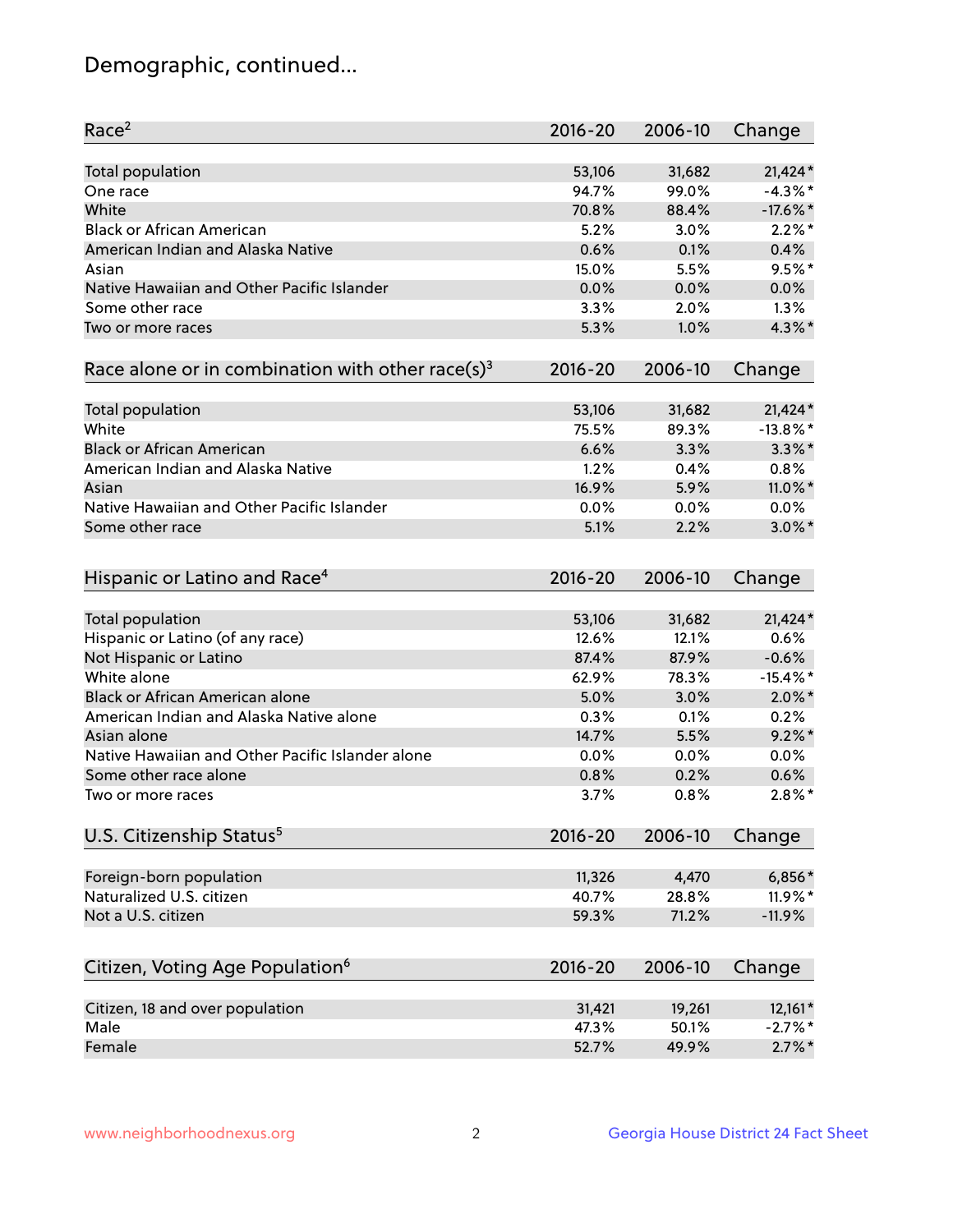#### Economic

| Income <sup>7</sup>                                 | $2016 - 20$ | 2006-10 | Change     |
|-----------------------------------------------------|-------------|---------|------------|
|                                                     |             |         |            |
| All households                                      | 17,937      | 10,502  | 7,435*     |
| Less than \$10,000                                  | 1.6%        | 2.9%    | $-1.2%$    |
| \$10,000 to \$14,999                                | 1.9%        | 2.2%    | $-0.3%$    |
| \$15,000 to \$24,999                                | 3.3%        | 3.8%    | $-0.5%$    |
| \$25,000 to \$34,999                                | 3.5%        | 5.5%    | $-2.0%$    |
| \$35,000 to \$49,999                                | 7.0%        | 7.9%    | $-0.9%$    |
| \$50,000 to \$74,999                                | 10.3%       | 13.1%   | $-2.8%$    |
| \$75,000 to \$99,999                                | 10.3%       | 18.4%   | $-8.1\%$ * |
| \$100,000 to \$149,999                              | 24.2%       | 25.6%   | $-1.4%$    |
| \$150,000 to \$199,999                              | 17.2%       | 12.8%   | 4.5%*      |
| \$200,000 or more                                   | 20.6%       | 7.9%    | 12.7%*     |
| Median household income (dollars)                   | 121,805     | 94,956  | 26,849*    |
| Mean household income (dollars)                     | 138,352     | 106,918 | 31,434*    |
| With earnings                                       | 90.0%       | 90.9%   | $-0.9%$    |
| Mean earnings (dollars)                             | 138,931     | 105,922 | 33,009*    |
| <b>With Social Security</b>                         | 19.9%       | 14.4%   | $5.6\%$ *  |
| Mean Social Security income (dollars)               | 23,560      | 17,833  | $5,727*$   |
| With retirement income                              | 16.9%       | 11.6%   | $5.3\%$ *  |
| Mean retirement income (dollars)                    | 25,244      | 37,874  | $-12,630$  |
| With Supplemental Security Income                   | 1.5%        | 0.9%    | 0.6%       |
| Mean Supplemental Security Income (dollars)         | 8,620       | 6,304   | 2,316      |
| With cash public assistance income                  | 0.6%        | 0.3%    | 0.3%       |
| Mean cash public assistance income (dollars)        | 877         | 7,609   | $-6,732$   |
| With Food Stamp/SNAP benefits in the past 12 months | 3.4%        | 2.2%    | 1.2%       |
|                                                     |             |         |            |
| Families                                            | 14,702      | 8,482   | $6,220*$   |
| Less than \$10,000                                  | 1.2%        | 2.1%    | $-0.9%$    |
| \$10,000 to \$14,999                                | 1.8%        | 2.1%    | $-0.2%$    |
| \$15,000 to \$24,999                                | 1.9%        | 2.9%    | $-1.0%$    |
| \$25,000 to \$34,999                                | 2.2%        | 5.0%    | $-2.7%$    |
| \$35,000 to \$49,999                                | 6.4%        | 6.5%    | $-0.1%$    |
| \$50,000 to \$74,999                                | 9.3%        | 10.9%   | $-1.6%$    |
| \$75,000 to \$99,999                                | 9.6%        | 19.3%   | $-9.8%$ *  |
| \$100,000 to \$149,999                              | 25.7%       | 27.9%   | $-2.2%$    |
| \$150,000 to \$199,999                              | 17.6%       | 14.4%   | 3.2%       |
| \$200,000 or more                                   | 24.2%       | 8.8%    | 15.4%*     |
| Median family income (dollars)                      | 131,970     | 101,595 | 30,374*    |
| Mean family income (dollars)                        | 149,429     | 112,881 | 36,547*    |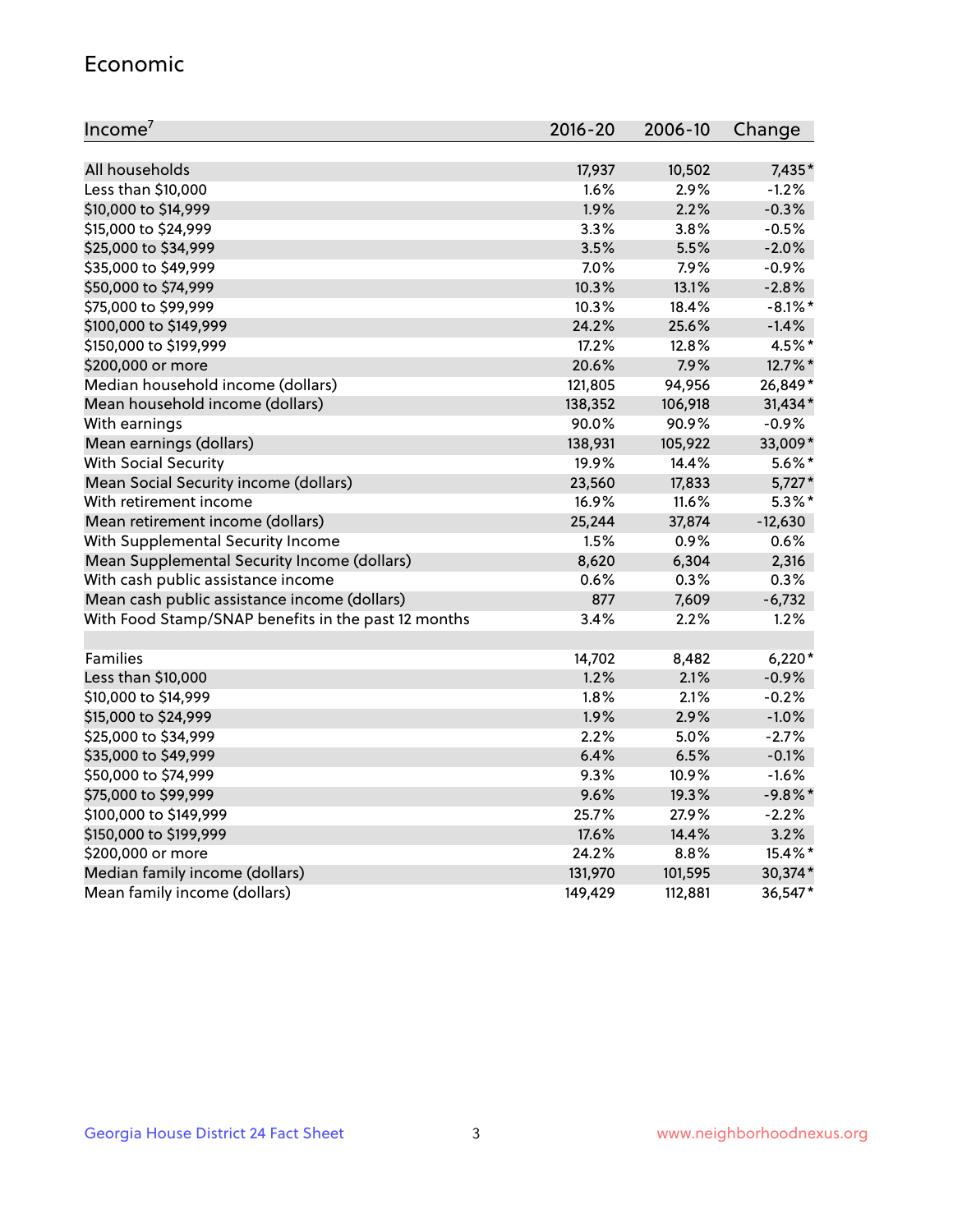## Economic, continued...

| Income, continued <sup>8</sup>                                        | 2016-20 | 2006-10 | Change             |
|-----------------------------------------------------------------------|---------|---------|--------------------|
|                                                                       |         |         |                    |
| Nonfamily households                                                  | 3,235   | 2,021   | $1,215*$           |
| Median nonfamily income (dollars)                                     | 72,002  | 55,842  | 16,160*            |
| Mean nonfamily income (dollars)                                       | 81,008  | 75,006  | 6,002              |
| Median earnings for workers (dollars)                                 | 58,831  | 44,427  | 14,404*            |
| Median earnings for male full-time, year-round workers                | (X)     | 70,553  | $(X)$ <sup>+</sup> |
| (dollars)                                                             |         |         |                    |
| Median earnings for female full-time, year-round workers<br>(dollars) | 63,977  | 47,251  | 16,726*            |
| Per capita income (dollars)                                           | 47,057  | 35,900  | $11,157*$          |
|                                                                       |         |         |                    |
| Families and People Below Poverty Level <sup>9</sup>                  | 2016-20 | 2006-10 | Change             |
|                                                                       |         |         |                    |
| <b>All families</b>                                                   | 4.2%    | 5.5%    | $-1.4%$            |
| With related children under 18 years                                  | 5.5%    | 7.3%    | $-1.8%$            |
| With related children under 5 years only                              | 1.5%    | 1.1%    | 0.4%               |
| Married couple families                                               | 1.8%    | 4.1%    | $-2.3%$            |
| With related children under 18 years                                  | 1.5%    | 5.1%    | $-3.6%$            |
| With related children under 5 years only                              | 1.0%    | 1.0%    | 0.0%               |
| Families with female householder, no husband present                  | 24.4%   | 19.0%   | 5.4%               |
| With related children under 18 years                                  | 34.3%   | 26.9%   | 7.4%               |
| With related children under 5 years only                              | 11.9%   | 4.9%    | 7.0%               |
| All people                                                            | 5.0%    | 6.5%    | $-1.5%$            |
| Under 18 years                                                        | 7.5%    | 7.8%    | $-0.3%$            |
| Related children under 18 years                                       | 7.2%    | 7.8%    | $-0.6%$            |
| Related children under 5 years                                        | 9.7%    | 7.7%    | 2.0%               |
| Related children 5 to 17 years                                        | 6.2%    | 7.8%    | $-1.6%$            |
| 18 years and over                                                     | 3.9%    | 5.9%    | $-2.0%$            |
| 18 to 64 years                                                        | 3.5%    | 5.8%    | $-2.3%$            |
| 65 years and over                                                     | 6.7%    | 7.0%    | $-0.3%$            |
| People in families                                                    | 4.2%    | 5.8%    | $-1.6%$            |
| Unrelated individuals 15 years and over                               | 13.0%   | 12.5%   | 0.5%               |
|                                                                       |         |         |                    |
| Non-Hispanic white people                                             | 2.7%    | 3.8%    | $-1.1%$            |
| Black or African-American people                                      | 5.3%    | 4.9%    | 0.4%               |
| Asian people                                                          | 0.8%    | 8.3%    | $-7.5%$            |
| Hispanic or Latino people                                             | 20.3%   | 23.5%   | $-3.2%$            |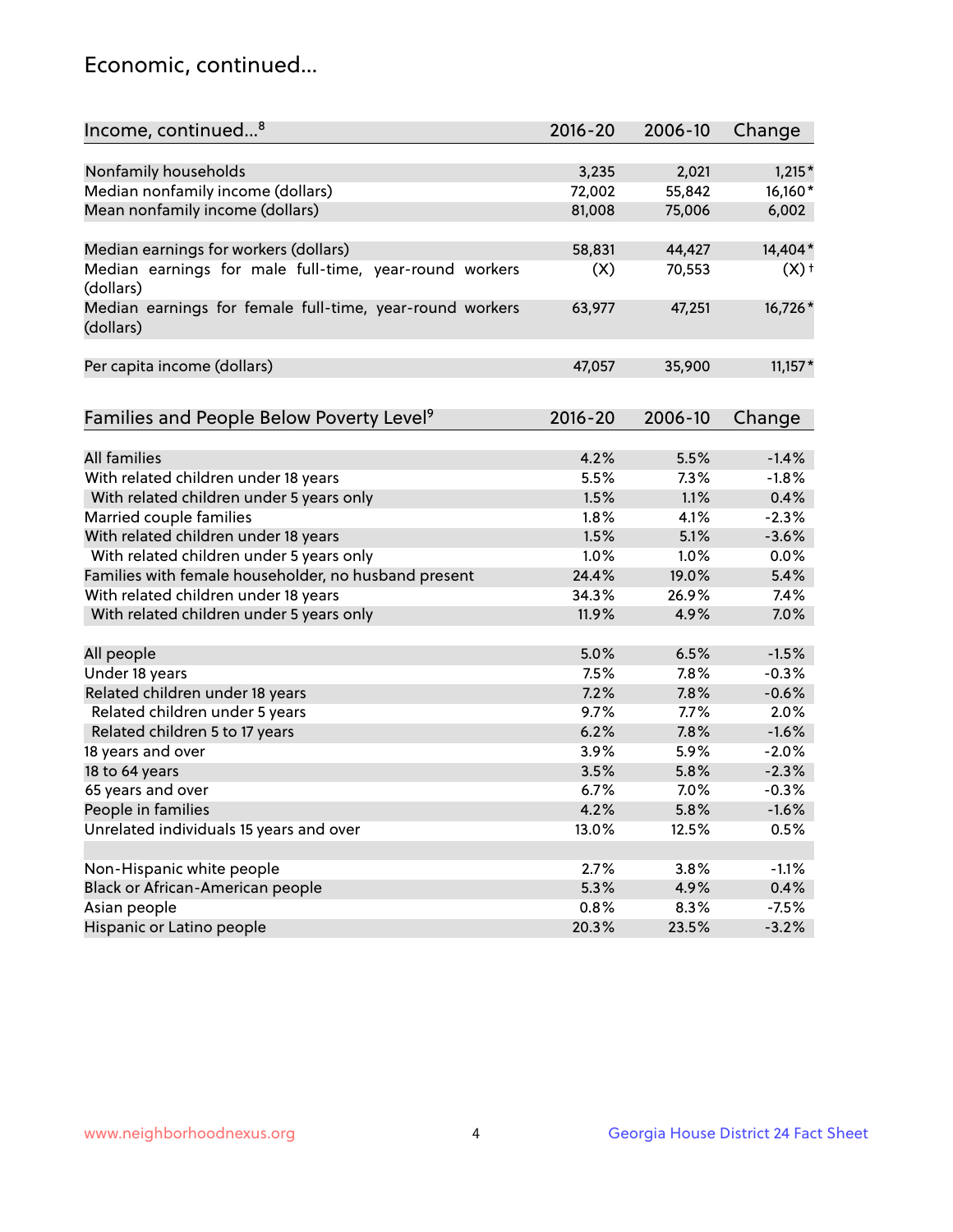## Employment

| Employment Status <sup>10</sup>                                             | $2016 - 20$ | 2006-10 | Change     |
|-----------------------------------------------------------------------------|-------------|---------|------------|
|                                                                             |             |         |            |
| Population 16 years and over                                                | 39,042      | 22,792  | 16,250*    |
| In labor force                                                              | 71.6%       | 72.9%   | $-1.3%$    |
| Civilian labor force                                                        | 71.5%       | 72.8%   | $-1.2%$    |
| Employed                                                                    | 69.3%       | 68.1%   | 1.2%       |
| Unemployed                                                                  | 2.2%        | 4.7%    | $-2.4%$    |
| <b>Armed Forces</b>                                                         | 0.1%        | 0.1%    | $-0.1%$    |
| Not in labor force                                                          | 28.4%       | 27.1%   | 1.3%       |
|                                                                             |             |         |            |
| Civilian labor force                                                        | 27,927      | 16,586  | $11,341*$  |
| <b>Unemployment Rate</b>                                                    | 3.1%        | 6.4%    | $-3.3%$    |
| Females 16 years and over                                                   | 20,180      | 11,068  | $9,112*$   |
| In labor force                                                              | 62.4%       | 61.8%   | 0.6%       |
| Civilian labor force                                                        | 62.4%       | 61.8%   | 0.6%       |
| Employed                                                                    | 59.7%       | 57.8%   | 1.9%       |
|                                                                             |             |         |            |
| Own children of the householder under 6 years                               | 4,978       | 3,628   | $1,350*$   |
| All parents in family in labor force                                        | 60.7%       | 59.6%   | 1.1%       |
|                                                                             |             |         |            |
| Own children of the householder 6 to 17 years                               | 9,868       | 5,783   | 4,085*     |
| All parents in family in labor force                                        | 65.2%       | 57.2%   | 8.0%       |
|                                                                             |             |         |            |
| Industry <sup>11</sup>                                                      | $2016 - 20$ | 2006-10 | Change     |
|                                                                             |             |         |            |
| Civilian employed population 16 years and over                              | 27,050      | 15,523  | $11,527*$  |
| Agriculture, forestry, fishing and hunting, and mining                      | 0.2%        | 0.2%    | $-0.0%$    |
| Construction                                                                | 5.5%        | 8.2%    | $-2.7%$    |
| Manufacturing                                                               | 9.6%        | 10.5%   | $-0.9%$    |
| Wholesale trade                                                             | 2.5%        | 4.8%    | $-2.3\%$ * |
| Retail trade                                                                | 9.8%        | 8.5%    | 1.3%       |
| Transportation and warehousing, and utilities                               | 4.0%        | 5.0%    | $-1.0%$    |
| Information                                                                 | 5.4%        | 6.9%    | $-1.5%$    |
| Finance and insurance, and real estate and rental and leasing               | 10.8%       | 11.7%   | $-1.0\%$   |
| Professional, scientific, and management, and administrative                | 22.8%       | 17.4%   | $5.4\%$ *  |
| and waste management services                                               |             |         |            |
| Educational services, and health care and social assistance                 | 15.6%       | 13.1%   | 2.5%       |
| Arts, entertainment, and recreation, and accommodation and<br>food services | $7.6\%$     | 6.9%    | 0.6%       |
| Other services, except public administration                                | 4.2%        | 4.7%    | $-0.4%$    |
| Public administration                                                       | 2.0%        | 2.0%    | $-0.0%$    |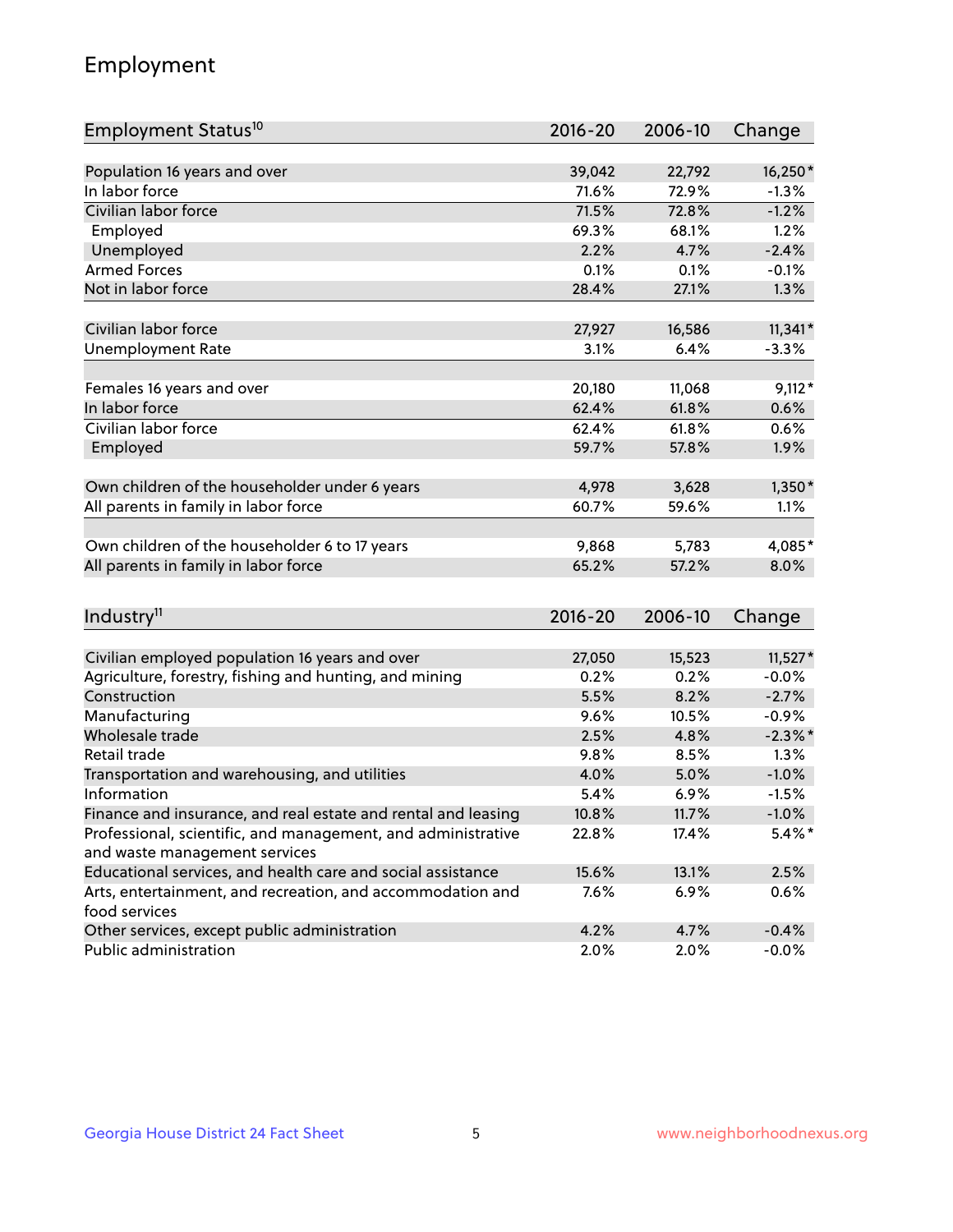## Employment, continued...

| Occupation <sup>12</sup>                                                    | $2016 - 20$     | 2006-10         | Change           |
|-----------------------------------------------------------------------------|-----------------|-----------------|------------------|
| Civilian employed population 16 years and over                              | 27,050          | 15,523          | $11,527*$        |
| Management, business, science, and arts occupations                         | 56.4%           | 46.3%           | $10.1\%$ *       |
| Service occupations                                                         | 11.7%           | 11.5%           | 0.2%             |
| Sales and office occupations                                                | 21.4%           | 26.2%           | $-4.8\%$ *       |
|                                                                             |                 |                 | $-3.4%$          |
| Natural<br>and<br>resources,<br>construction,<br>maintenance<br>occupations | 4.9%            | 8.3%            |                  |
| Production, transportation, and material moving occupations                 | 5.6%            | 7.6%            | $-2.0%$          |
| Class of Worker <sup>13</sup>                                               | $2016 - 20$     | 2006-10         | Change           |
|                                                                             |                 |                 |                  |
| Civilian employed population 16 years and over                              | 27,050          | 15,523          | $11,527*$        |
| Private wage and salary workers                                             | 85.8%           | 87.1%           | $-1.3%$          |
| Government workers                                                          | 7.9%            | 8.1%            | $-0.2%$          |
| Self-employed in own not incorporated business workers                      | 6.0%            | 4.8%            | 1.2%             |
| Unpaid family workers                                                       | 0.3%            | 0.0%            | 0.3%             |
| Job Flows <sup>14</sup>                                                     | 2019            | 2010            | Change           |
|                                                                             |                 |                 |                  |
| Total Jobs in district                                                      | 22,796          | 16,674          | 6,122            |
| Held by residents of district                                               | 9.0%            | 6.4%            | 2.6%             |
| Held by non-residents of district                                           | 91.0%           | 93.6%           | $-2.6%$          |
| Jobs by Industry Sector <sup>15</sup>                                       | 2019            | 2010            | Change           |
|                                                                             |                 |                 |                  |
| Total Jobs in district                                                      | 22,796          | 16,674          | 6,122            |
| Goods Producing sectors                                                     | 31.9%           | 30.4%           | 1.5%             |
| Trade, Transportation, and Utilities sectors                                | 19.8%           | 19.2%           | 0.6%             |
| All Other Services sectors                                                  | 48.3%           | 50.4%           | $-2.1%$          |
| Total Jobs in district held by district residents                           | 2,053           | 1,064           | 989              |
| <b>Goods Producing sectors</b>                                              | 25.3%           | 24.7%           | 0.6%             |
| Trade, Transportation, and Utilities sectors                                | 16.1%           | 16.8%           | $-0.7%$          |
| All Other Services sectors                                                  | 58.6%           | 58.5%           | 0.1%             |
|                                                                             |                 |                 |                  |
| Jobs by Earnings <sup>16</sup>                                              | 2019            | 2010            | Change           |
| Total Jobs in district                                                      |                 |                 |                  |
| Jobs with earnings \$1250/month or less                                     | 22,796<br>16.7% | 16,674<br>17.4% | 6,122<br>$-0.7%$ |
|                                                                             |                 |                 |                  |
| Jobs with earnings \$1251/month to \$3333/month                             | 28.6%           | 38.7%           | $-10.0%$         |
| Jobs with earnings greater than \$3333/month                                | 54.7%           | 44.0%           | 10.7%            |
| Total Jobs in district held by district residents                           | 2,053           | 1,064           | 989              |
| Jobs with earnings \$1250/month or less                                     | 22.6%           | 21.0%           | 1.6%             |
| Jobs with earnings \$1251/month to \$3333/month                             | 27.1%           | 32.8%           | $-5.7%$          |
| Jobs with earnings greater than \$3333/month                                | 50.4%           | 46.2%           | 4.1%             |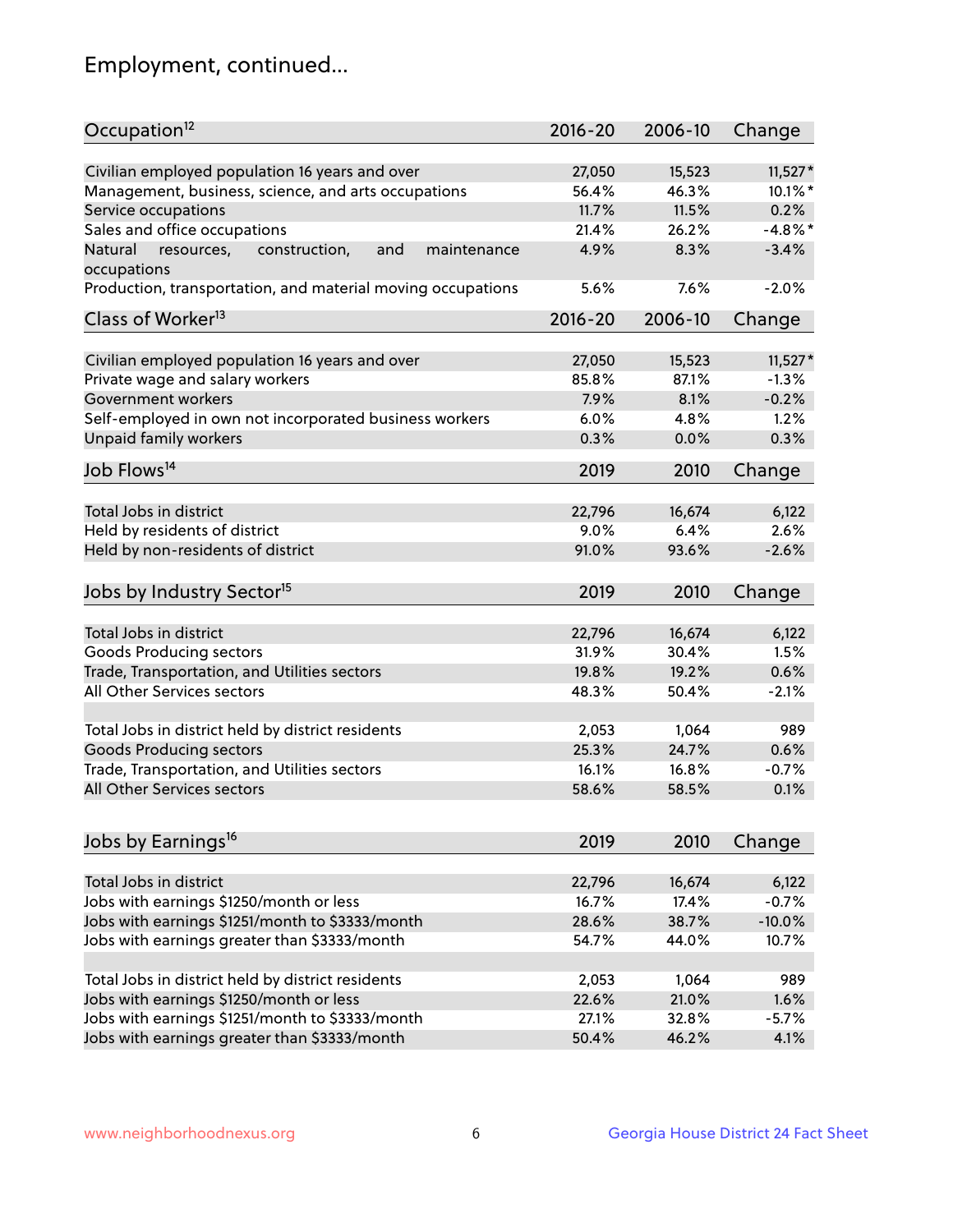## Employment, continued...

| 2019   | 2010   | Change  |
|--------|--------|---------|
|        |        |         |
| 22,796 | 16,674 | 6,122   |
| 19.8%  | 19.4%  | 0.4%    |
| 57.3%  | 64.8%  | $-7.6%$ |
| 22.9%  | 15.8%  | 7.2%    |
|        |        |         |
| 2,053  | 1.064  | 989     |
| 19.4%  | 15.2%  | 4.2%    |
| 58.4%  | 68.0%  | $-9.7%$ |
| 22.2%  | 16.7%  | 5.5%    |
|        |        |         |

#### Education

| School Enrollment <sup>18</sup>                | $2016 - 20$ | 2006-10 | Change     |
|------------------------------------------------|-------------|---------|------------|
|                                                |             |         |            |
| Population 3 years and over enrolled in school | 14,611      | 8,619   | 5,992*     |
| Nursery school, preschool                      | 10.4%       | 13.2%   | $-2.8%$    |
| Kindergarten                                   | 5.8%        | 8.2%    | $-2.4%$    |
| Elementary school (grades 1-8)                 | 46.1%       | 45.1%   | 1.0%       |
| High school (grades 9-12)                      | 22.3%       | 19.8%   | 2.6%       |
| College or graduate school                     | 15.3%       | 13.6%   | 1.7%       |
| Educational Attainment <sup>19</sup>           | $2016 - 20$ | 2006-10 | Change     |
|                                                |             |         |            |
| Population 25 years and over                   | 34,379      | 20,524  | 13,855*    |
| Less than 9th grade                            | 3.8%        | 4.5%    | $-0.7%$    |
| 9th to 12th grade, no diploma                  | 4.0%        | 4.8%    | $-0.8%$    |
| High school graduate (includes equivalency)    | 12.7%       | 18.7%   | $-6.0\%$ * |
| Some college, no degree                        | 13.8%       | 18.5%   | $-4.8\%$ * |
| Associate's degree                             | 6.2%        | 7.5%    | $-1.4%$    |
| Bachelor's degree                              | 38.1%       | 32.5%   | $5.6\%$ *  |
| Graduate or professional degree                | 21.5%       | 13.4%   | $8.1\%$ *  |
|                                                |             |         |            |
| Percent high school graduate or higher         | 92.2%       | 90.7%   | $1.6\%$    |
| Percent bachelor's degree or higher            | 59.6%       | 45.9%   | 13.7%*     |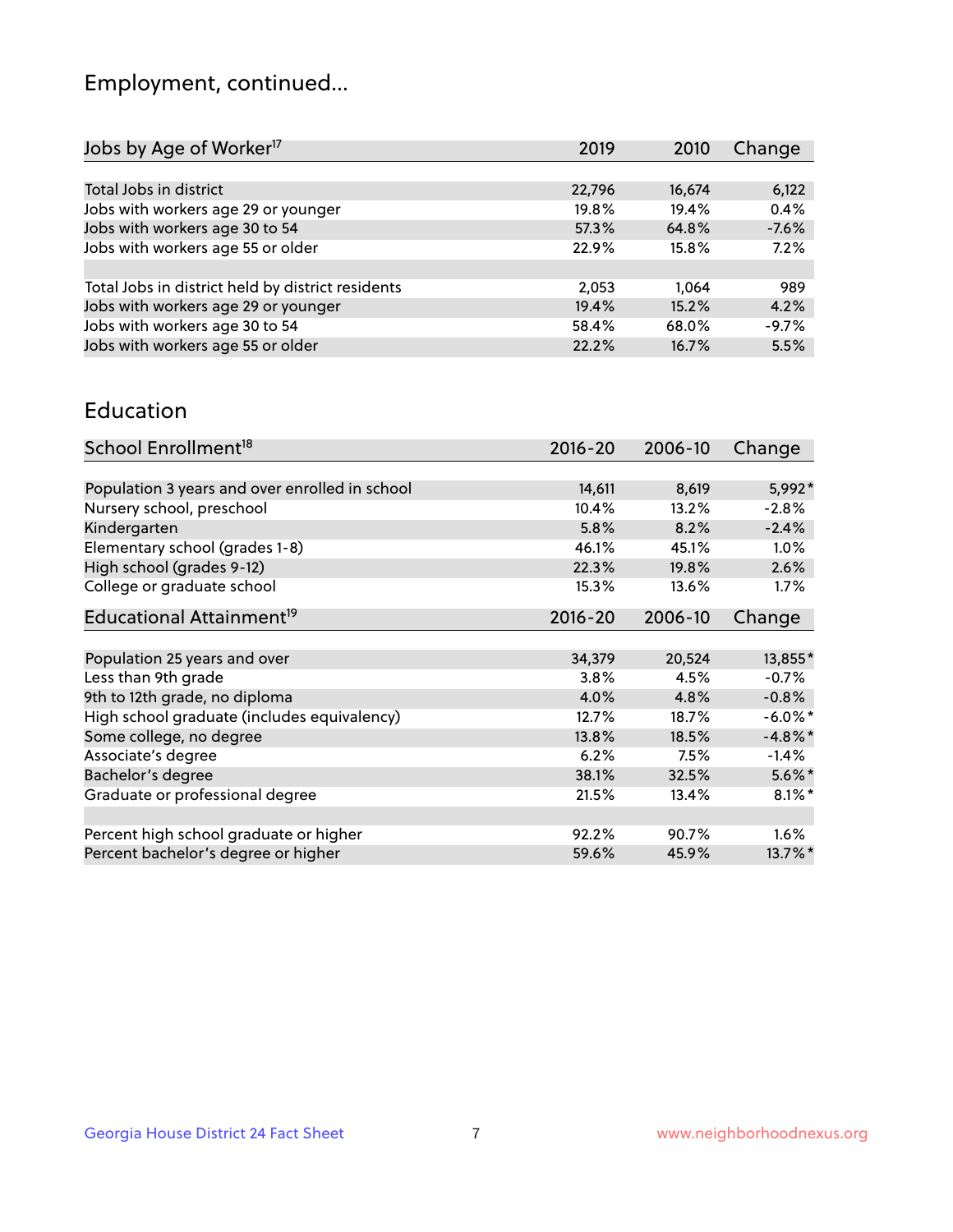## Housing

| Households by Type <sup>20</sup>                     | 2016-20         | 2006-10         | Change                |
|------------------------------------------------------|-----------------|-----------------|-----------------------|
|                                                      |                 |                 |                       |
| <b>Total households</b>                              | 17,937          | 10,502          | 7,435*                |
| Family households (families)                         | 82.0%           | 80.8%           | 1.2%                  |
| With own children under 18 years                     | 48.0%           | 45.3%           | 2.7%                  |
| Married-couple family                                | 70.2%           | 71.1%           | $-0.9%$               |
| With own children of the householder under 18 years  | 41.5%           | 40.8%           | 0.7%                  |
| Male householder, no wife present, family            | 3.4%            | 3.7%            | $-0.3%$               |
| With own children of the householder under 18 years  | 1.7%            | 0.9%            | 0.8%                  |
| Female householder, no husband present, family       | 8.4%            | 6.0%            | 2.4%                  |
| With own children of the householder under 18 years  | 4.8%            | 3.6%            | 1.2%                  |
| Nonfamily households                                 | 18.0%           | 19.2%           | $-1.2%$               |
| Householder living alone                             | 14.7%           | 15.6%           | $-0.9%$               |
| 65 years and over                                    | 4.6%            | 4.0%            | 0.6%                  |
|                                                      |                 |                 |                       |
| Households with one or more people under 18 years    | 51.0%           | 47.6%           | 3.4%                  |
| Households with one or more people 65 years and over | 20.0%           | 13.7%           | $6.3\%$               |
|                                                      |                 |                 |                       |
| Average household size                               | 2.95            | 3.02            | $-0.06$               |
| Average family size                                  | 3.27            | 3.33            | $-0.06$               |
| Housing Occupancy <sup>21</sup>                      | $2016 - 20$     | 2006-10         | Change                |
|                                                      |                 |                 |                       |
| Total housing units                                  | 18,394          | 11,452          | $6,942*$              |
| Occupied housing units                               | 97.5%           | 91.7%           | $5.8\%$ *             |
| Vacant housing units                                 | 2.5%            | 8.3%            | $-5.8\%$ *            |
|                                                      |                 |                 |                       |
| Homeowner vacancy rate                               | 0.6             | 4.8             | $-4.2*$               |
| Rental vacancy rate                                  | 2.7             | 2.1             | 0.6                   |
|                                                      |                 |                 |                       |
| Units in Structure <sup>22</sup>                     | 2016-20         | 2006-10         | Change                |
|                                                      |                 |                 |                       |
| Total housing units<br>1-unit, detached              | 18,394<br>82.1% | 11,452<br>86.2% | $6,942*$<br>$-4.2%$ * |
|                                                      |                 |                 |                       |
| 1-unit, attached                                     | 8.3%            | 7.7%            | 0.6%                  |
| 2 units<br>3 or 4 units                              | 0.1%            | 0.2%            | $-0.1%$               |
|                                                      | 0.3%            | 0.2%            | 0.0%                  |
| 5 to 9 units                                         | 0.8%            | 0.4%            | 0.4%                  |
| 10 to 19 units                                       | 1.8%            | 0.0%            | 1.8%                  |
| 20 or more units                                     | 2.0%            | 0.1%            | 1.8%                  |
| Mobile home                                          | 4.6%            | 5.0%            | $-0.4%$               |
| Boat, RV, van, etc.                                  | 0.1%            | 0.0%            | 0.1%                  |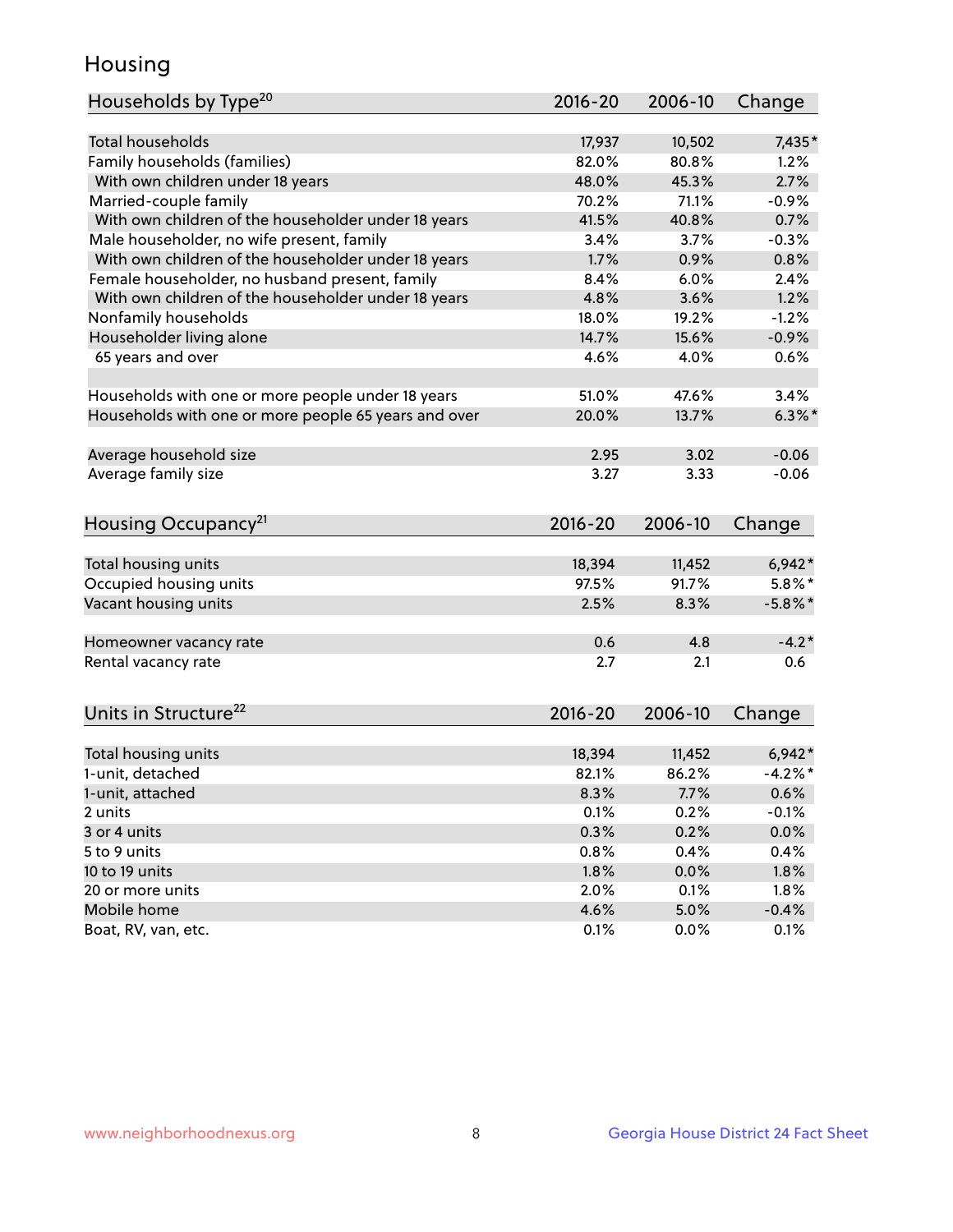## Housing, Continued...

| Year Structure Built <sup>23</sup>             | 2016-20     | 2006-10 | Change      |
|------------------------------------------------|-------------|---------|-------------|
| Total housing units                            | 18,394      | 11,452  | $6,942*$    |
| Built 2014 or later                            | 18.7%       | (X)     | (X)         |
| Built 2010 to 2013                             | 11.8%       | (X)     | (X)         |
| Built 2000 to 2009                             | 34.4%       | 47.4%   | $-13.0\%$ * |
| Built 1990 to 1999                             | 21.1%       | 32.3%   | $-11.2\%$ * |
| Built 1980 to 1989                             | 8.0%        | 7.9%    | 0.1%        |
| Built 1970 to 1979                             | 4.1%        | 4.8%    | $-0.8%$     |
| Built 1960 to 1969                             | 0.7%        | 2.7%    | $-2.0\%$ *  |
| Built 1950 to 1959                             | 0.4%        | 1.7%    | $-1.3%$     |
| Built 1940 to 1949                             | 0.1%        | 0.4%    | $-0.3%$     |
| Built 1939 or earlier                          | 0.7%        | 2.7%    | $-2.0%$     |
| Housing Tenure <sup>24</sup>                   | 2016-20     | 2006-10 | Change      |
| Occupied housing units                         | 17,937      | 10,502  | 7,435*      |
| Owner-occupied                                 | 85.4%       | 88.9%   | $-3.5%$ *   |
| Renter-occupied                                | 14.6%       | 11.1%   | 3.5%        |
| Average household size of owner-occupied unit  | 2.99        | 3.00    | $-0.01$     |
| Average household size of renter-occupied unit | 2.75        | 3.15    | $-0.39*$    |
| Residence 1 Year Ago <sup>25</sup>             | 2016-20     | 2006-10 | Change      |
| Population 1 year and over                     | 52,345      | 30,993  | $21,352*$   |
| Same house                                     | 87.5%       | 89.4%   | $-1.9%$     |
| Different house in the U.S.                    | 11.9%       | 10.3%   | 1.5%        |
| Same county                                    | 3.9%        | 3.0%    | 0.9%        |
| Different county                               | 8.0%        | 7.3%    | 0.6%        |
| Same state                                     | 5.0%        | 4.0%    | 1.0%        |
| Different state                                | 2.9%        | 3.3%    | $-0.4%$     |
| Abroad                                         | 0.6%        | 0.2%    | 0.4%        |
| Value of Housing Unit <sup>26</sup>            | $2016 - 20$ | 2006-10 | Change      |
| Owner-occupied units                           | 15,315      | 9,339   | 5,976*      |
| Less than \$50,000                             | 1.6%        | 2.5%    | $-0.9%$     |
| \$50,000 to \$99,999                           | 0.9%        | 3.4%    | $-2.4%$     |
| \$100,000 to \$149,999                         | 2.1%        | 4.5%    | $-2.4%$     |
| \$150,000 to \$199,999                         | 3.6%        | 15.9%   | $-12.3\%$ * |
| \$200,000 to \$299,999                         | 22.3%       | 35.1%   | $-12.9%$ *  |
| \$300,000 to \$499,999                         | 54.1%       | 30.4%   | 23.7%*      |
| \$500,000 to \$999,999                         | 14.0%       | 7.6%    | $6.4\%$ *   |
| \$1,000,000 or more                            | 1.4%        | 0.6%    | 0.8%        |
| Median (dollars)                               | 364,912     | 260,786 | 104,126*    |
| Mortgage Status <sup>27</sup>                  | $2016 - 20$ | 2006-10 | Change      |
| Owner-occupied units                           | 15,315      | 9,339   | 5,976*      |
| Housing units with a mortgage                  | 80.5%       | 85.3%   | $-4.7\%$ *  |
| Housing units without a mortgage               | 19.5%       | 14.7%   | 4.7%*       |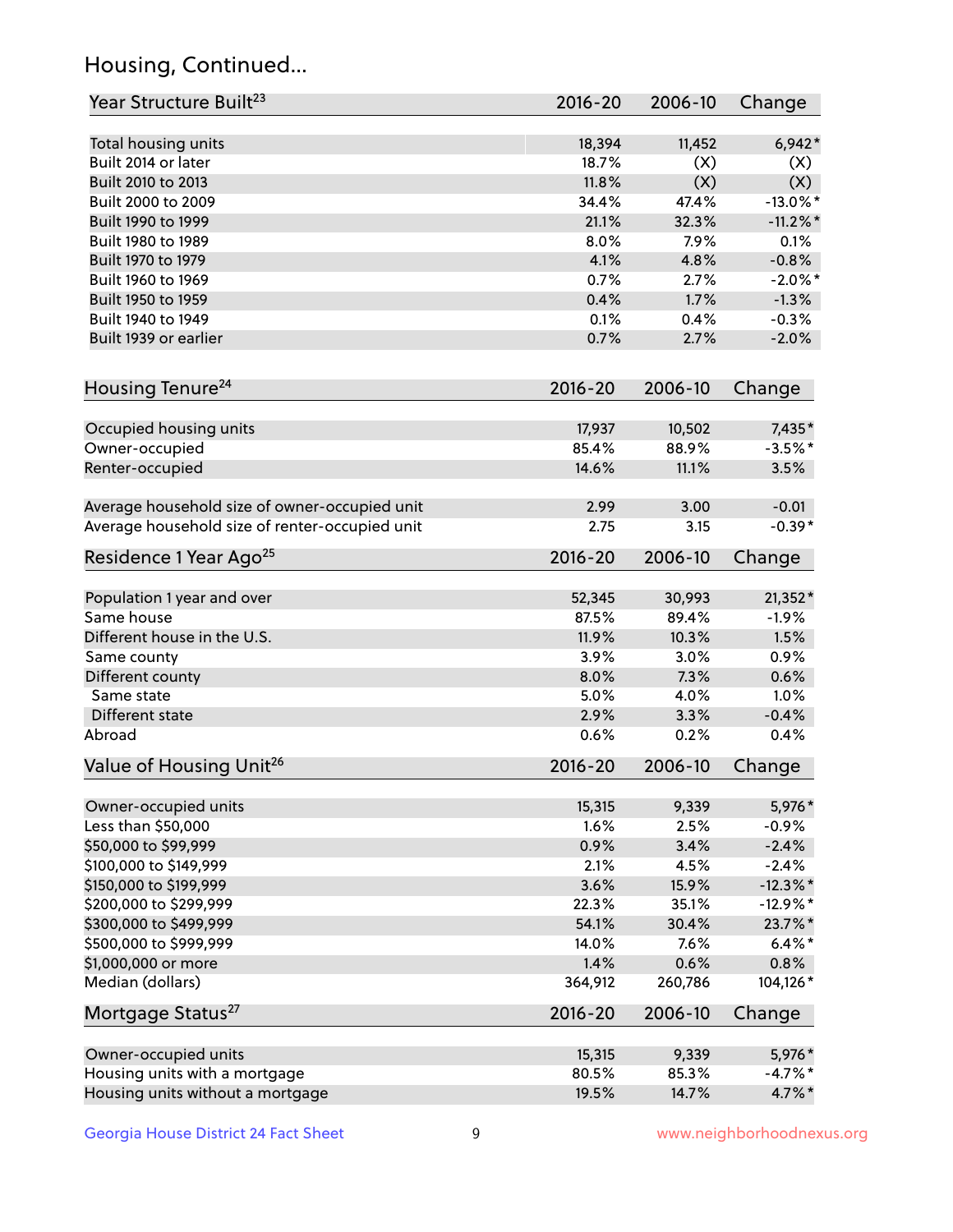## Housing, Continued...

| Selected Monthly Owner Costs <sup>28</sup>                                            | 2016-20     | 2006-10 | Change     |
|---------------------------------------------------------------------------------------|-------------|---------|------------|
| Housing units with a mortgage                                                         | 12,335      | 7,964   | 4,371*     |
| Less than \$300                                                                       | 0.3%        | 0.0%    | 0.3%       |
| \$300 to \$499                                                                        | 0.4%        | 0.8%    | $-0.4%$    |
| \$500 to \$999                                                                        | 4.1%        | 7.2%    | $-3.2%$    |
| \$1,000 to \$1,499                                                                    | 13.6%       | 17.3%   | $-3.7%$    |
| \$1,500 to \$1,999                                                                    | 29.6%       | 33.8%   | $-4.2%$    |
| \$2,000 to \$2,999                                                                    | 40.5%       | 31.8%   | $8.8\%$ *  |
| \$3,000 or more                                                                       | 11.5%       | 9.1%    | 2.4%       |
| Median (dollars)                                                                      | 2,045       | 1,865   | 180*       |
| Housing units without a mortgage                                                      | 2,980       | 1,375   | $1,606*$   |
| Less than \$150                                                                       | 0.6%        | 0.5%    | 0.1%       |
| \$150 to \$249                                                                        | 2.8%        | 8.5%    | $-5.7%$    |
| \$250 to \$349                                                                        | 13.9%       | 30.7%   | $-16.7%$   |
| \$350 to \$499                                                                        | 23.4%       | 30.7%   | $-7.3%$    |
| \$500 to \$699                                                                        | 38.5%       | 19.1%   | 19.4%      |
| \$700 or more                                                                         | 20.7%       | 10.5%   | 10.2%      |
| Median (dollars)                                                                      | 546         | 388     | $158*$     |
| Selected Monthly Owner Costs as a Percentage of<br>Household Income <sup>29</sup>     | $2016 - 20$ | 2006-10 | Change     |
| Housing units with a mortgage (excluding units where<br>SMOCAPI cannot be computed)   | 12,319      | 7,942   | 4,376*     |
| Less than 20.0 percent                                                                | 55.9%       | 38.9%   | 17.0%*     |
| 20.0 to 24.9 percent                                                                  | 19.1%       | 18.1%   | $1.0\%$    |
| 25.0 to 29.9 percent                                                                  | 7.7%        | 14.8%   | $-7.1\%$ * |
| 30.0 to 34.9 percent                                                                  | 5.6%        | 8.9%    | $-3.3\%$ * |
| 35.0 percent or more                                                                  | 11.7%       | 19.4%   | $-7.6%$ *  |
| Not computed                                                                          | 16          | 22      | -6         |
| Housing unit without a mortgage (excluding units where<br>SMOCAPI cannot be computed) | 2,926       | 1,344   | $1,582*$   |
| Less than 10.0 percent                                                                | 65.8%       | 49.3%   | 16.5%      |
| 10.0 to 14.9 percent                                                                  | 14.3%       | 19.9%   | $-5.6%$    |
| 15.0 to 19.9 percent                                                                  | 10.6%       | 7.6%    | 3.0%       |
| 20.0 to 24.9 percent                                                                  | 2.4%        | 6.1%    | $-3.6%$    |
| 25.0 to 29.9 percent                                                                  | 1.9%        | 3.6%    | $-1.7%$    |
| 30.0 to 34.9 percent                                                                  | 1.1%        | 2.5%    | $-1.4%$    |
| 35.0 percent or more                                                                  | 3.9%        | 11.1%   | $-7.2%$    |
| Not computed                                                                          | 54          | 31      | 23         |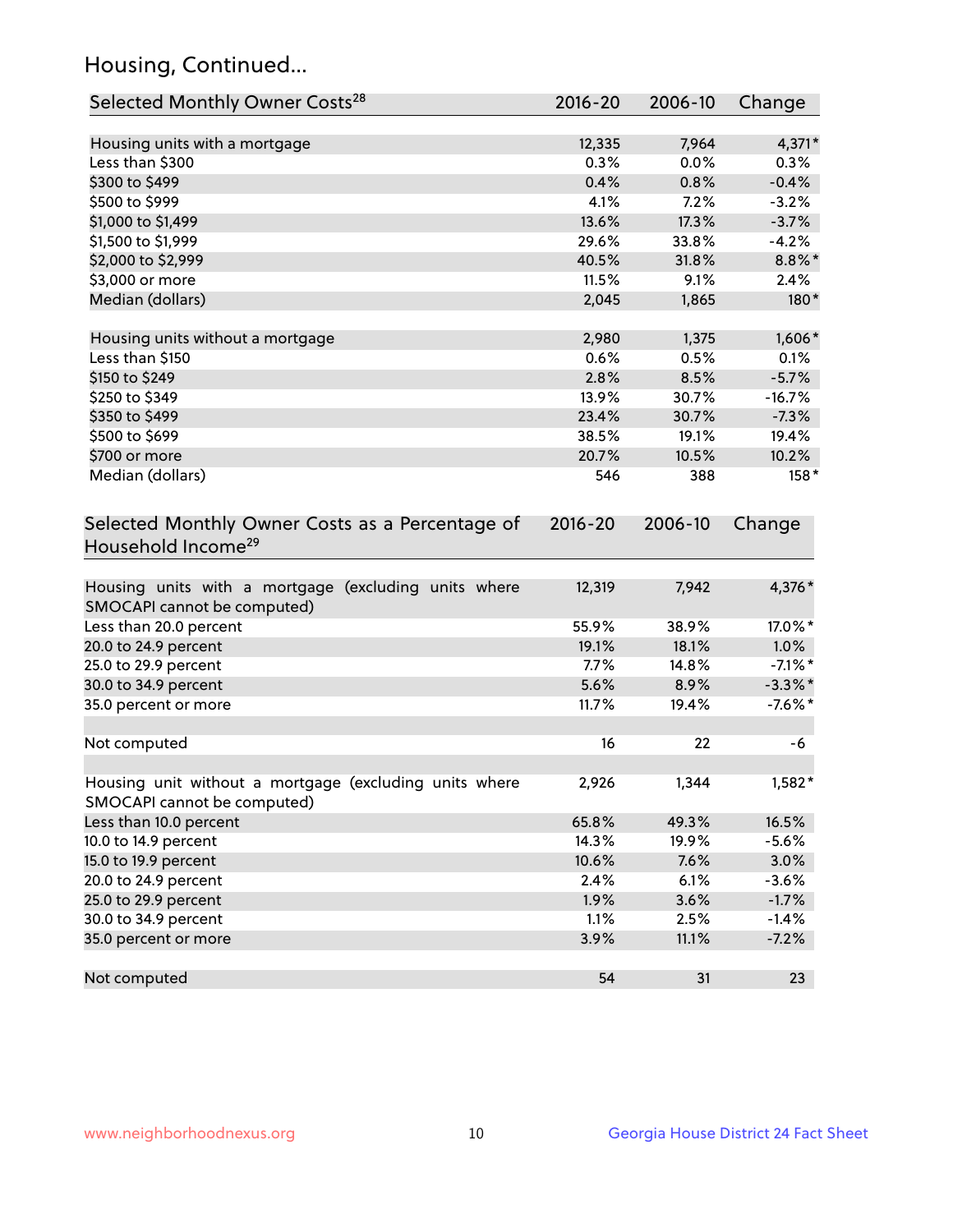## Housing, Continued...

| Gross Rent <sup>30</sup>   | 2016-20 | 2006-10 | Change   |
|----------------------------|---------|---------|----------|
|                            |         |         |          |
| Occupied units paying rent | 2,450   | 1,089   | $1,360*$ |
| Less than \$200            | 0.2%    | $0.0\%$ | 0.2%     |
| \$200 to \$499             | 3.1%    | 6.3%    | $-3.3%$  |
| \$500 to \$749             | 12.1%   | 9.6%    | 2.6%     |
| \$750 to \$999             | 11.5%   | 13.7%   | $-2.2%$  |
| \$1,000 to \$1,499         | 23.7%   | 39.8%   | $-16.1%$ |
| \$1,500 to \$1,999         | 31.6%   | 29.5%   | 2.1%     |
| \$2,000 or more            | 17.8%   | $1.0\%$ | 16.7%    |
| Median (dollars)           | 1,487   | 1,560   | $-73$    |
|                            |         |         |          |
| No rent paid               | 172     | 74      | 98       |
|                            |         |         |          |

| Gross Rent as a Percentage of Household Income <sup>31</sup>                   | $2016 - 20$ | 2006-10 | Change     |
|--------------------------------------------------------------------------------|-------------|---------|------------|
|                                                                                |             |         |            |
| Occupied units paying rent (excluding units where GRAPI<br>cannot be computed) | 2,436       | 1,082   | $1,353*$   |
| Less than 15.0 percent                                                         | 15.7%       | 12.8%   | 2.9%       |
| 15.0 to 19.9 percent                                                           | 14.5%       | 10.6%   | 3.9%       |
| 20.0 to 24.9 percent                                                           | 13.8%       | 26.3%   | $-12.5%$ * |
| 25.0 to 29.9 percent                                                           | 8.8%        | 11.0%   | $-2.2%$    |
| 30.0 to 34.9 percent                                                           | 5.3%        | 14.7%   | $-9.3%$    |
| 35.0 percent or more                                                           | 41.8%       | 24.6%   | 17.2%      |
|                                                                                |             |         |            |
| Not computed                                                                   | 186         | 81      | 105        |

## Transportation

| Commuting to Work <sup>32</sup>           | 2016-20 | 2006-10 | Change    |
|-------------------------------------------|---------|---------|-----------|
|                                           |         |         |           |
| Workers 16 years and over                 | 26,546  | 15,357  | $11,189*$ |
| Car, truck, or van - drove alone          | 70.9%   | 78.8%   | $-7.9%$ * |
| Car, truck, or van - carpooled            | 8.7%    | 7.9%    | 0.8%      |
| Public transportation (excluding taxicab) | 0.7%    | $0.9\%$ | $-0.2%$   |
| Walked                                    | 0.9%    | 1.0%    | $-0.2%$   |
| Other means                               | $1.3\%$ | 2.7%    | $-1.3%$   |
| Worked at home                            | 17.6%   | 8.7%    | 8.9%*     |
|                                           |         |         |           |
| Mean travel time to work (minutes)        | 32.3    | 30.2    | $2.0*$    |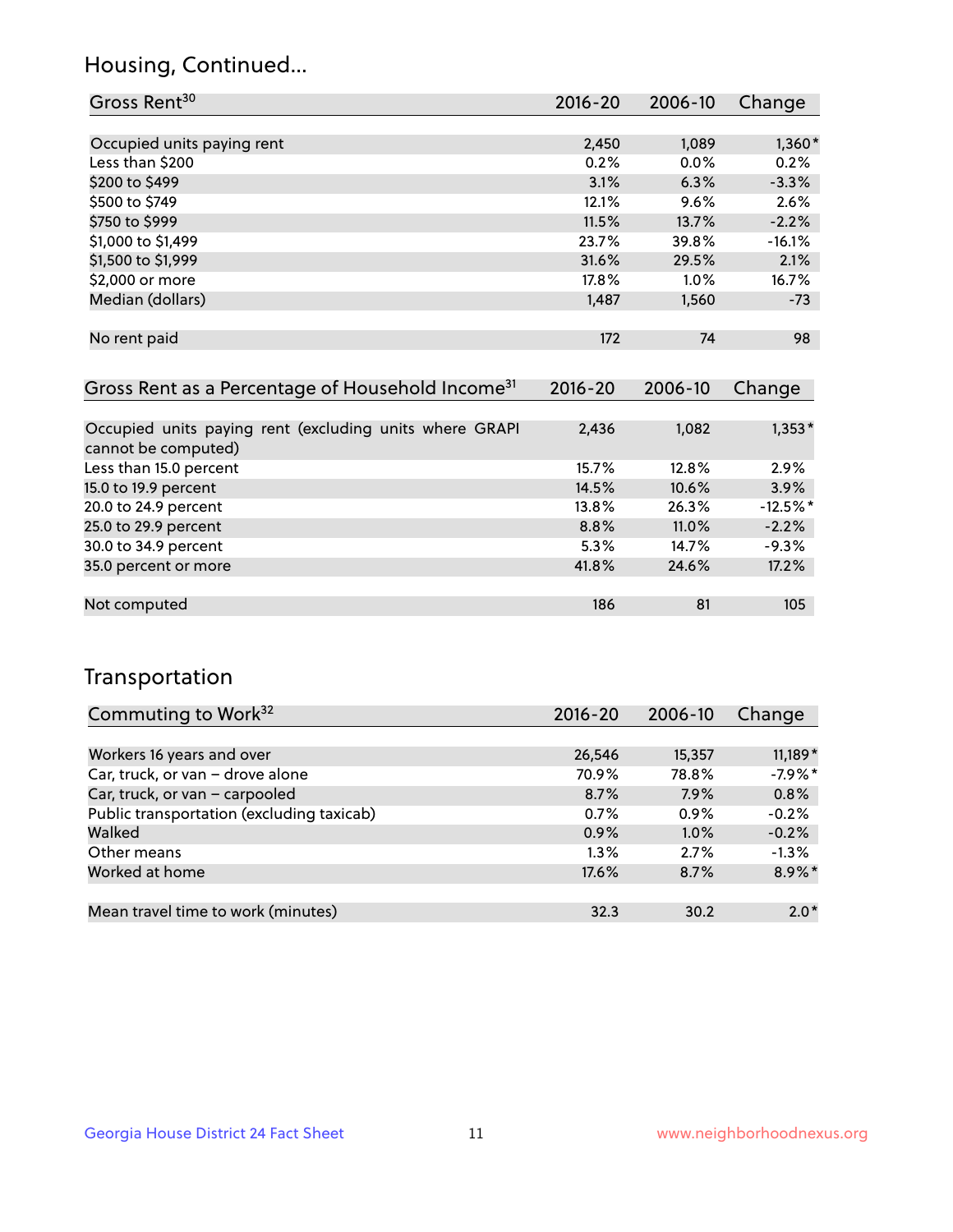## Transportation, Continued...

| Vehicles Available <sup>33</sup> | $2016 - 20$ | $2006 - 10$ | Change     |
|----------------------------------|-------------|-------------|------------|
|                                  |             |             |            |
| Occupied housing units           | 17,937      | 10,502      | $7,435*$   |
| No vehicles available            | $1.6\%$     | 2.6%        | $-1.0%$    |
| 1 vehicle available              | 24.6%       | 17.7%       | $6.9\%$ *  |
| 2 vehicles available             | 49.5%       | 57.8%       | $-8.2\%$ * |
| 3 or more vehicles available     | 24.3%       | 22.0%       | 2.3%       |

#### Health

| Health Insurance coverage <sup>34</sup>                 | 2016-20 |
|---------------------------------------------------------|---------|
|                                                         |         |
| Civilian Noninstitutionalized Population                | 52,973  |
| With health insurance coverage                          | 91.3%   |
| With private health insurance coverage                  | 83.9%   |
| With public health coverage                             | 15.1%   |
| No health insurance coverage                            | 8.7%    |
| Civilian Noninstitutionalized Population Under 19 years | 16,148  |
| No health insurance coverage                            | 5.9%    |
| Civilian Noninstitutionalized Population 19 to 64 years | 31,464  |
| In labor force:                                         | 26,069  |
| Employed:                                               | 25,306  |
| With health insurance coverage                          | 90.1%   |
| With private health insurance coverage                  | 89.1%   |
| With public coverage                                    | 1.9%    |
| No health insurance coverage                            | 9.9%    |
| Unemployed:                                             | 762     |
| With health insurance coverage                          | 77.1%   |
| With private health insurance coverage                  | 71.5%   |
| With public coverage                                    | 7.3%    |
| No health insurance coverage                            | 22.9%   |
| Not in labor force:                                     | 5,395   |
| With health insurance coverage                          | 84.6%   |
| With private health insurance coverage                  | 78.0%   |
| With public coverage                                    | 10.8%   |
| No health insurance coverage                            | 15.4%   |